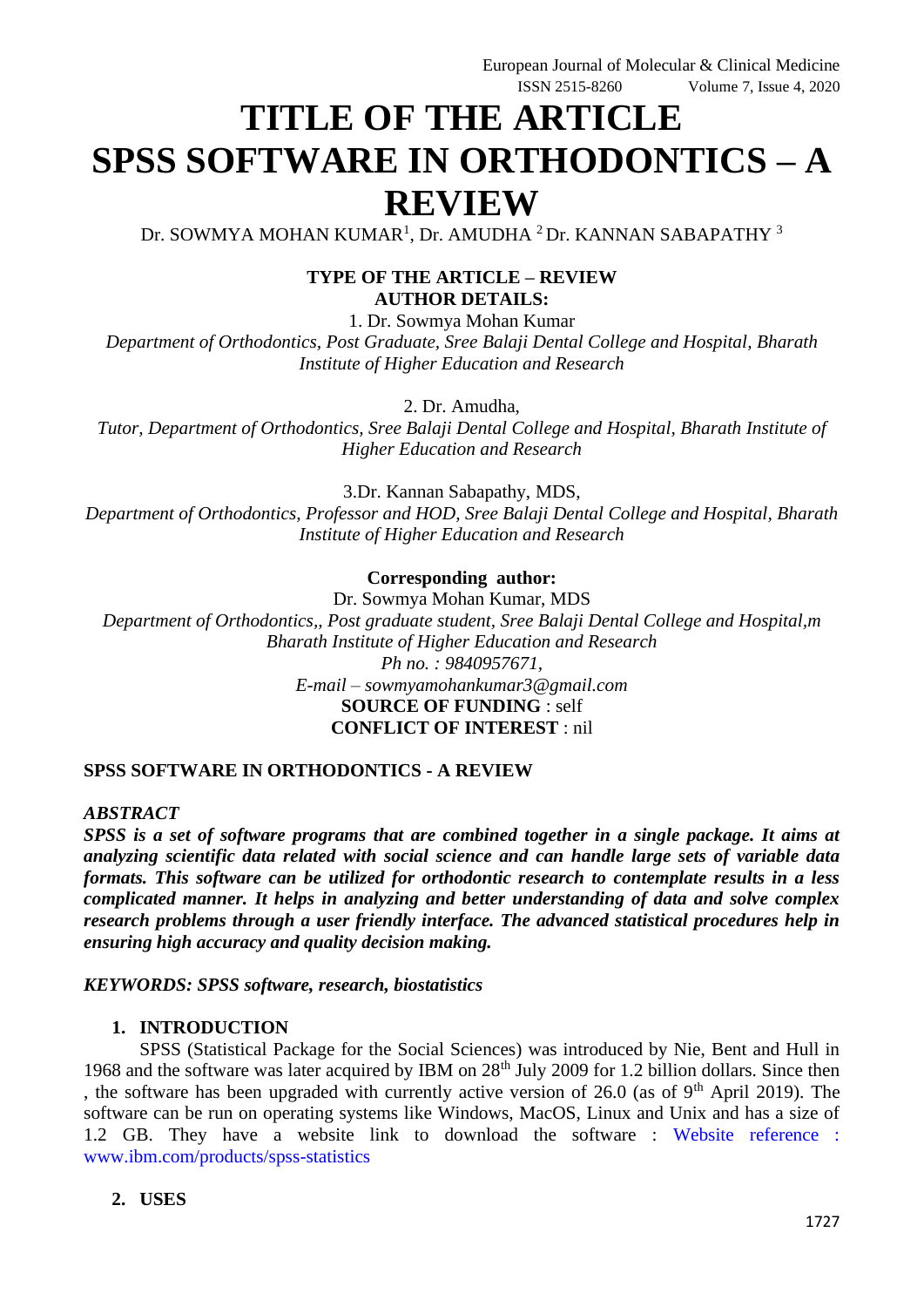European Journal of Molecular & Clinical Medicine ISSN 2515-8260 Volume 7, Issue 4, 2020 The software can be used in various fields like market research, healthcare research, government activities, survey companies, education research, etc. It is basically a software that is concerned at simplifying the research data by decoding complex formulas and saving them so that the output of the research can be quantified easily.

## **3. FEATURES AND BENEFITS**

Its features and benefits ranges from small to large enterprises

For small and medium enterprises (SME):

They provide a technique for cleaning unprocessed data, allows access to date in relational databases. For large scale enterprises (LSE):

It acts as a real time processing and online mapping of date, allows import and export if different medium like Excel, SAS and assess validations.

## **4. STRENGTHS AND LIMITATIONS**

Like any other software programs, SPSS has its own strengths and limitiations. Advantages includes that it is a simplified version of a complex statistical test, there is no requirement to remember complex formula, the date collected can b easily and quickly displayed in the form of tables, and the software can be expanded by syntax feature or purchasing add-ins as and when required. Demerits of the software is that they can be expensive, requires additional training to maximize utilizing the features and the graphic features are not as simple as Excel.

## **5. HOW TO START**

Like any other program used in the computer, this software can be chosen after clicking on the "Start" menu and then opt for "SPSS software". The file we create gets saved in ".sav" format. This document once opened allows us to input the data that we have collected for our research purpose. It has various options to analyse data and give the result. The most important step in utilizing this software lies in our knowledge to understand how to fit in the data that we have obtained. Once the data has been added, analysis of date can be carried out through various options like frequency table, descriptive analysis, etc..

#### BASIC MENU OPTIONS

Like other softwares like Excel, Menus in SPSS include File, Edit, View, Data, Transform, Analyze, Graphs, Utilities, Extensions, Windows, Help

**FILE** option : Some commonly used options include

New : create a new file – can be opened as Data ( allows feeding in the data), Syntax, Output ( to read the results) mode

Open : open an existing file

Import data : from other programs

Close / Save/ Save As option

**EDIT** option : some commonly used options include

Undo / Redo / Cut/ Copy/ Paste/ Clear/ Insert Variable/ insert Cases/ Find/ Replace/ Go to Case/ Go to Variable

VIEW option : allows to activate/ deactivate status bar and other toolbars, change fonts, gridlines, see variables, etc.

DATA menu: This allows to define variable, properties, dates, sorting cases, sorting variables, merge and split files and select cases.

TRANSFORM MENU : It allows to create new variables using compute variables, helps changing variables through recode, rank cases, etc., create time series, date and time wizard, replace missing numbers

ANALYZE MENU : This option allows to process the data that has been entered. Options available are in the form of reports, descriptive statistics, compare means, general linear model, generalized linear model, mixed models, correlate, regression, loginear, classify, Dimension reduction, Scale, No parametric test, Forecasting, Survival, Multiple response, Simulation, Quality Control, ROC Curve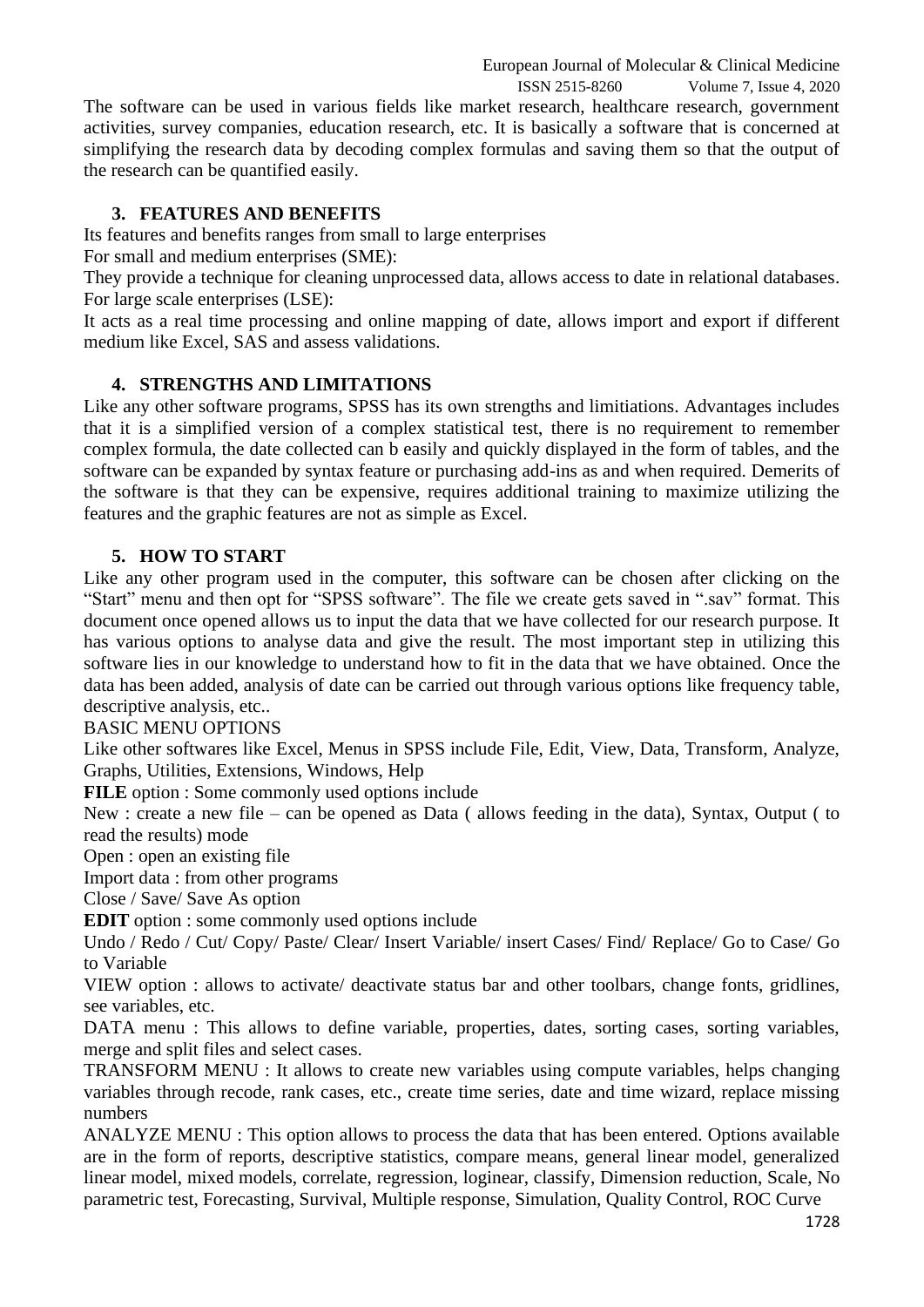ISSN 2515-8260 Volume 7, Issue 4, 2020 **GRAPH MENU :** It helps to create chart designs like bar chart, pie chart, histogram, scatter plot,

**UTILITIES MENU :** It allows you to define variable sets, use variable sets and other options that are not used frequently.

**ADD-ONS :** They are programs that can be added to the base SPSS package. These are additional features for special requirements and meant for advanced level users. Options include forecasting, advanced statistics, decision trees.

**WINDOWS MENU :** It allows you to select in which window you want to work ( Data Editor/ Output Editor/ Syntax)

**HELP MENU**: It provides link for SPSS homepage, statistical coach, syntax guide, type a keyword and view categories and subcategories and is used to troubleshoot most problems.

# **6. HOW TO INPUT DATA MANUALLY**

etc.

Illustrating with an example, consider a question " How many children around 10 -13 years have Class II malocclusion with impacted maxillary canine but are not undergoing any form of orthodontic treatment?". If this is the hypothesis proposed for an area with screening performed in a school. We would obtain around 1600 results. Interpreting such large data manually will tend to be a cumbersome process. If the data we get are simultaneously entered in the software, the calculation and interpretation of results would be simplified.

| <b>TO EXAMINE</b>                                        | <b>OPTIONS GIVEN</b> |
|----------------------------------------------------------|----------------------|
| <b>GENDER</b>                                            | <b>MALE/FEMALE</b>   |
| AGE                                                      | $10-11/11-12/12-13$  |
| NOT <sup></sup><br><b>UNDERGOING</b><br><b>TREATMENT</b> | YES/NO               |
| <b>CLASS II MALOCCLUSION</b>                             | YES/NO               |
| <b>IMPACTED CANINE</b>                                   | YES / NO             |

When the data obtained is small, both data view and variable view can be edited manually. Thus the data entry is possible without syntax. When the data is Large as in case of Statistical Surveys, the data is entered through a software with a computer assisted personal interviewing ( either in the form of optical mark recognition, direct capture from online questionnaire) and the datasets are finally read into the SPSS software.

## **7. METHOD OF ENTERING DATA MANUALLY**

STEP 1 : Choose Variable view and type the basic columns that you will prefer in your final outcome.The row represents the parameters that you want in your output and the column represents the code according to which the software will give the final tabular column. For example, name is composed of letters, so it can be chosen with the type "String", it will not have any width or decimal as the length of the name will vary. The Label for display in final output will be "name" and it has no numeric value. In case of Gender, it can be either male or female. Thus The type will be Numeric, Width can be 2 (As value is assigned as 1: male, 2 : female). It has not decimal as there are only 2 possible options and it can be labelled as "Gender".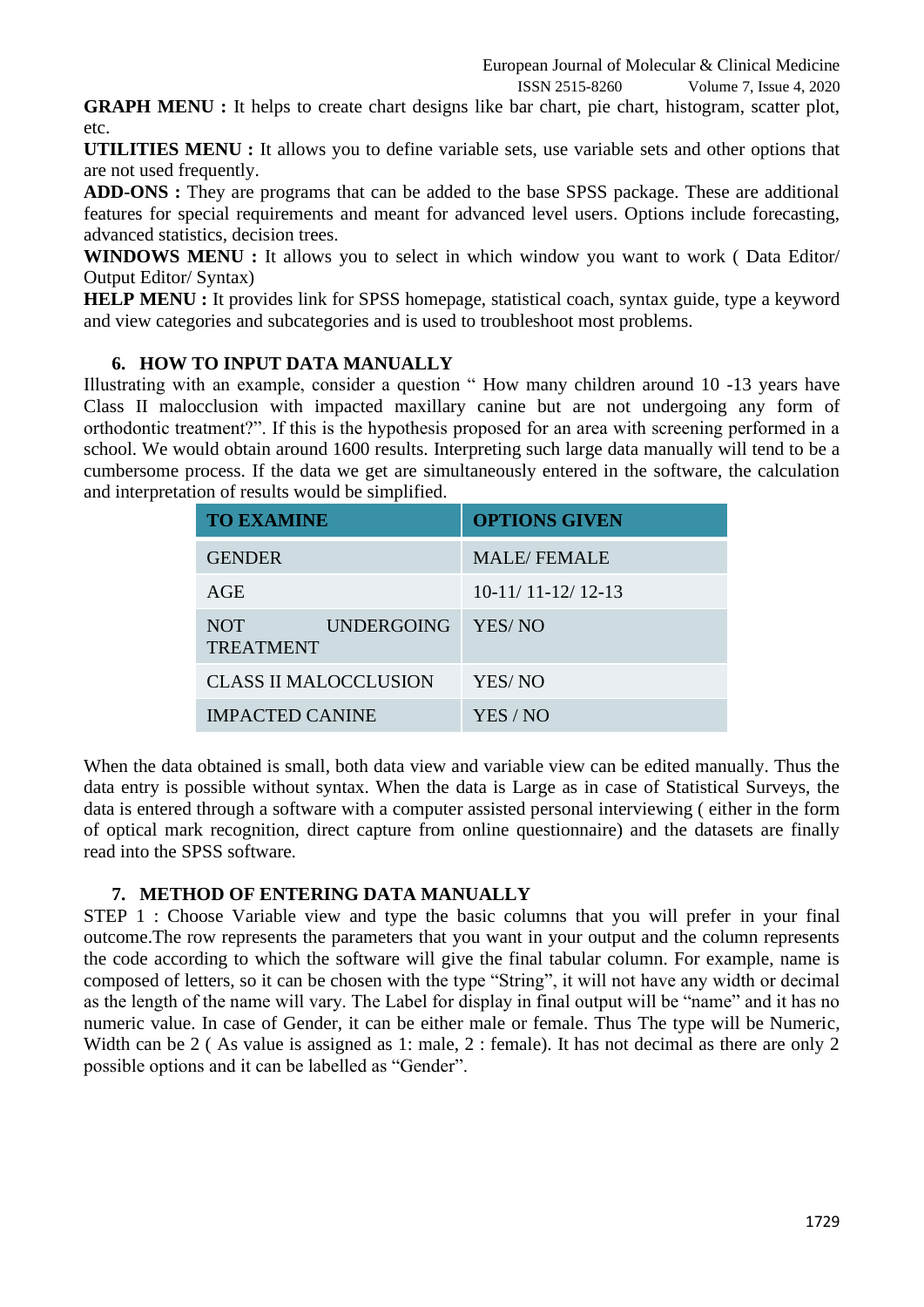European Journal of Molecular & Clinical Medicine

|                                                     |                |                |                      | ISSN 2515-8260    |                                                | Volume 7, Issue 4, 2020 |
|-----------------------------------------------------|----------------|----------------|----------------------|-------------------|------------------------------------------------|-------------------------|
| <b>NAME</b>                                         | <b>TYPE</b>    | <b>WIDTH</b>   | <b>DECIMAL LABEL</b> |                   | <b>VALUE</b>                                   |                         |
| ID                                                  | <b>Numeric</b> | $\overline{2}$ | $\mathbf 0$          | ID                | <b>NONE</b>                                    |                         |
| <b>NAME</b>                                         | String         | $\overline{2}$ |                      | <b>NAME</b>       | <b>NONE</b>                                    |                         |
| <b>GENDER</b>                                       | N              | $\overline{2}$ | $\Omega$             | <b>GENDER</b>     | I:MALE.<br>2:FEMALE                            |                         |
| <b>AGE</b>                                          | N              | 3              |                      | <b>AGE</b>        | $1: (10-11), 2:$<br>$(11-12), 3:$<br>$(12-13)$ |                         |
| <b>CLASS II</b><br><b>MALOCCLUSIO</b><br>N          | N              | $\overline{2}$ | $\mathbf 0$          | <b>MEDICATION</b> | 1:YES, 2:NO                                    |                         |
| IMPACTED MAX N<br><b>CANINE</b>                     |                | $\overline{2}$ | $\mathbf 0$          | <b>CARIES</b>     | I:YES, 2:NO                                    |                         |
| <b>NOT</b><br><b>UNDERGOING</b><br><b>TREATMENT</b> | N              | $\overline{2}$ | $\mathbf 0$          | <b>MISSING</b>    | I:YES, 2:NO                                    |                         |

#### **DATA VIEW**

STEP 2 : Once the data has been entered in the Variable view, the data gets reflected like the below picture in the "Data View" option.

| ID             | <b>NAME</b> | <b>GENDER</b>  | <b>AGE</b>     | <b>CLASS II</b><br><b>MALOCCLUS</b><br><b>ION</b> | <b>IMPACT</b><br><b>ED</b><br><b>MAXILL</b><br><b>ARY</b><br><b>CANINE</b> | <b>NOT</b><br><b>UNDER</b><br><b>GOING</b><br><b>TREATM</b><br><b>ENT</b> |
|----------------|-------------|----------------|----------------|---------------------------------------------------|----------------------------------------------------------------------------|---------------------------------------------------------------------------|
|                | Ajay        |                |                |                                                   |                                                                            |                                                                           |
| $\overline{2}$ | Banu        | $\overline{2}$ | $\overline{2}$ |                                                   | $\overline{2}$                                                             | $\overline{2}$                                                            |
| 3              | Divya       | $\overline{2}$ | 3              | $\overline{2}$                                    | $\overline{2}$                                                             | $\overline{2}$                                                            |
| 4              | Elizabeth   | $\overline{2}$ | 3              |                                                   | $\overline{2}$                                                             | $\overline{2}$                                                            |
| 5              | Farah       | $\overline{2}$ |                | $\overline{2}$                                    |                                                                            |                                                                           |
| 6              | Gavin       |                | $\overline{2}$ | $\overline{2}$                                    | $\overline{2}$                                                             |                                                                           |

## **8. STATISTICAL ANALYSIS OPTION (USING FEW PARAMETERS):**

Thus, the data once collected is organized and classified and this SPSS software is used to solve a problem using statistical analysis. Following this, a conclusion or solution to the problem can be formulated.

Statistical Analysis Options that are available include:

Reports, Descriptive Statistics, Compare Means, General Linear Model, Generalized Linear Model, Mixed Models, Correlate, Regression, Loglinear, Classify, Data Reduction, Scale, Non parametric test, Time series, Survival, Multiple response, Quality Control, ROC curve

Some of the commonly used Statistical Analysis include Descriptive Statistics, Compare means, Correlation Analysis, Regression Analysis. Descriptive Statistics can be represented in the form of Bar diagram, Pie Chart, Frequency table, Histogram, Scattered plot, Cross table. To compare means, t-test independent sample, t-test paired sample, one way ANOVA, etc. Regression test include linear, logistic, ordinal scales.

Few articles to quote where the software was used :

1. Nasal cavity volume changes after rapid maxillary expansion in adolescents with 3-dimensional simulation and modelling programs, study by Serkan et  $Al^2$ , AJODO 2010, has utilized this software to perform paired sample t test to compare pretreatment and posttreatment nasal cavity volume and